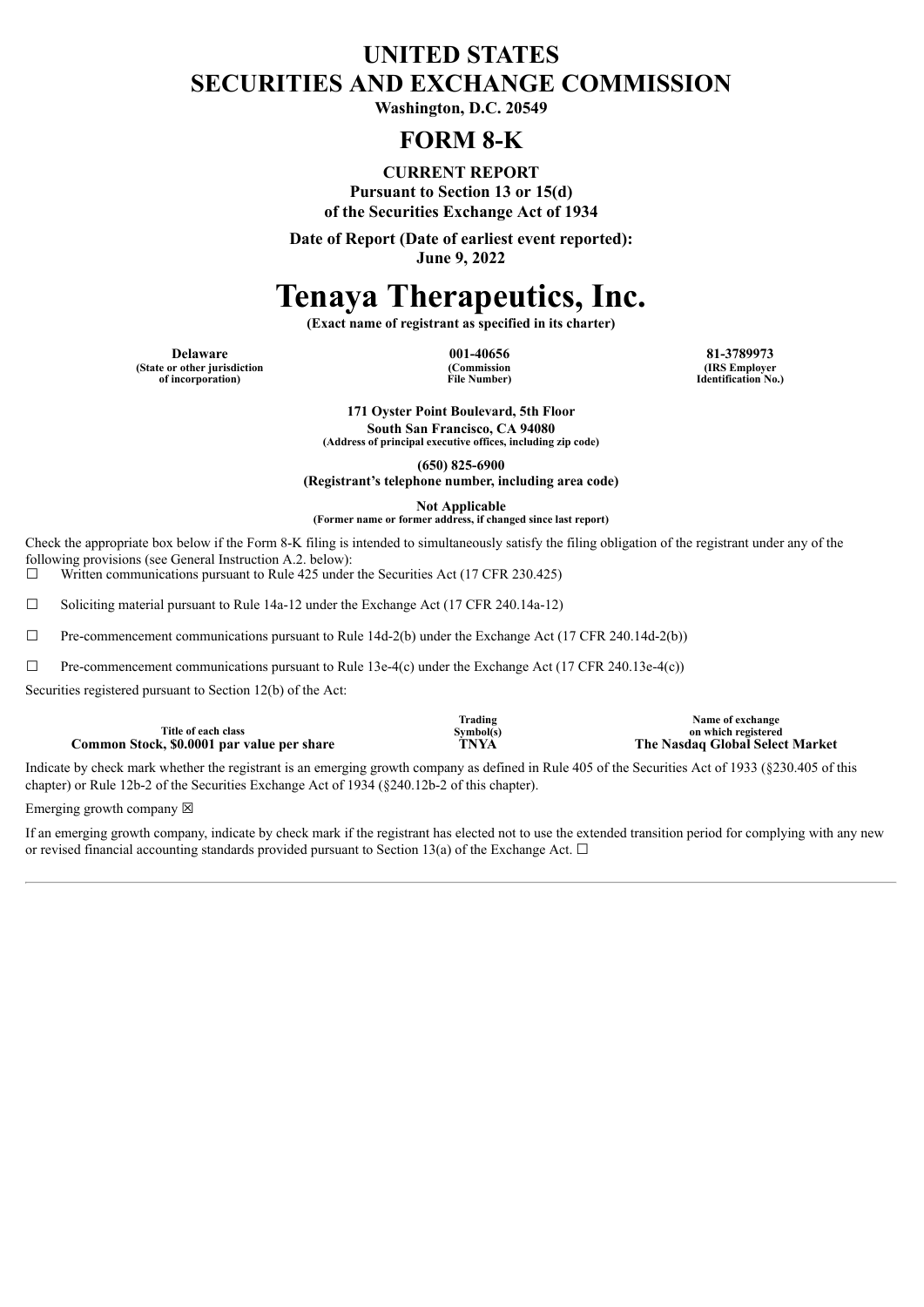#### **Item 5.07 Submission of Matters to a Vote of Security Holders.**

Tenaya Therapeutics, Inc. (the "Company") held its annual meeting of stockholders (the "Annual Meeting") on June 9, 2022. The matters voted upon at the Annual Meeting and the voting results for each proposal are set forth below. Voting results are, when applicable, reported by rounding fractional share voting down to the nearest round number.

#### **Proposal 1: Election of Class I Directors**

| <b>Name of Director Nominee</b> | For        | Withheld | <b>Broker Non-Votes</b> |
|---------------------------------|------------|----------|-------------------------|
| David Goeddel, Ph.D.            | 34.063.079 | .091.879 | 829.857                 |
| Karah Parschauer, J.D.          | 34.833.578 | 321.380  | 829.857                 |
| Jeffrey T. Walsh, M.B.A.        | 34.112.810 | .042.149 | 829.857                 |
| R. Sanders Williams, M.D.       | 34.135.556 | .019.403 | 829.857                 |

Each director nominee was duly elected to serve until the 2025 annual meeting of stockholders and until their successor is duly elected and qualified, subject to earlier resignation or removal.

#### **Proposal 2: Ratification of the Appointment of Independent Registered Public Accounting Firm**

| ≠or                                     | <b>gainst</b> | \bstair | Brok<br><b>Votes</b><br>Non |
|-----------------------------------------|---------------|---------|-----------------------------|
| $\sqrt{2}$<br>$QQ\angle$<br>.<br>.<br>ັ | 148           | łД.     |                             |

The stockholders ratified the appointment of Deloitte & Touche LLP as the Company's independent registered public accounting firm for the fiscal year ending December 31, 2022.